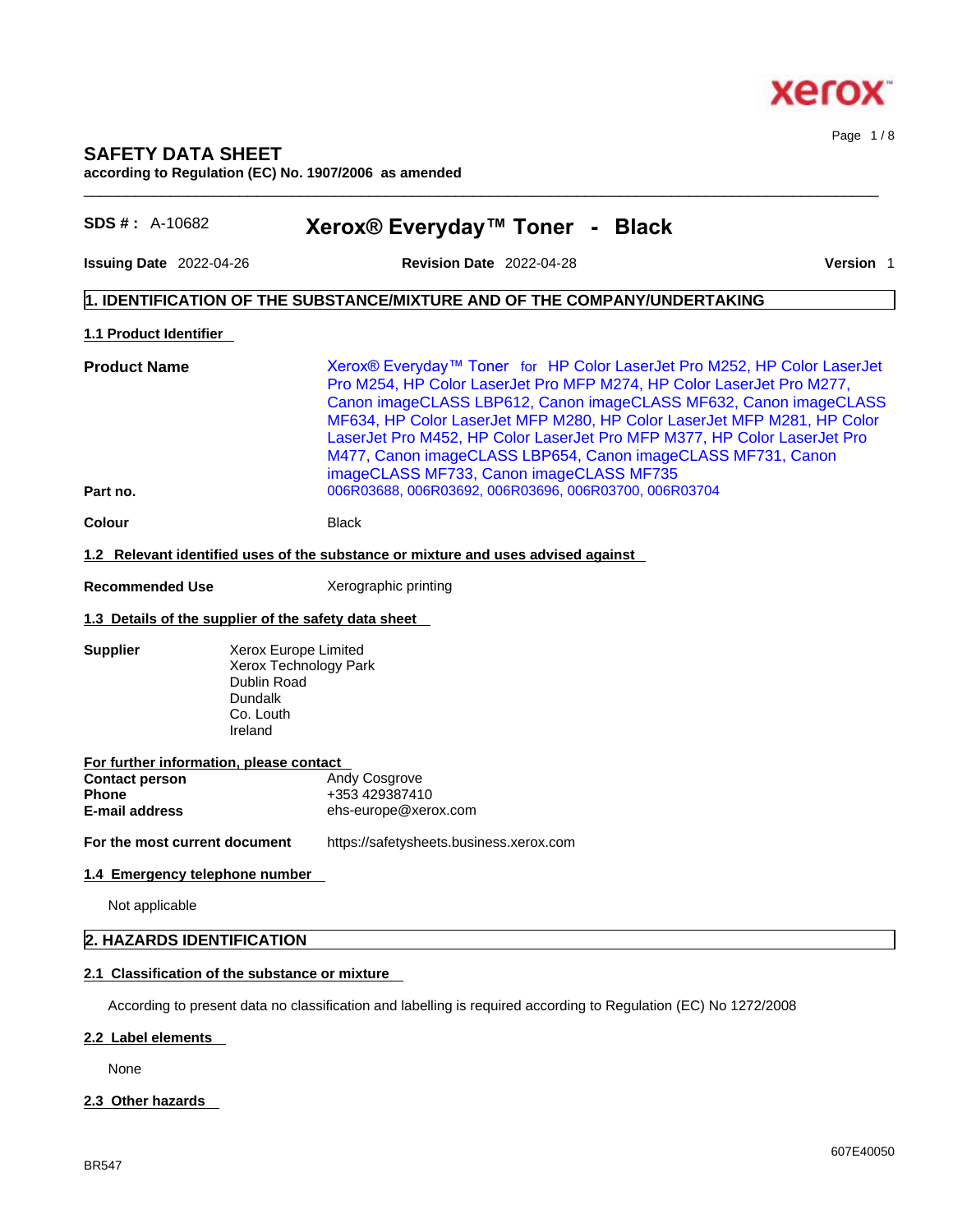$\_$  ,  $\_$  ,  $\_$  ,  $\_$  ,  $\_$  ,  $\_$  ,  $\_$  ,  $\_$  ,  $\_$  ,  $\_$  ,  $\_$  ,  $\_$  ,  $\_$  ,  $\_$  ,  $\_$  ,  $\_$  ,  $\_$  ,  $\_$  ,  $\_$  ,  $\_$  ,  $\_$  ,  $\_$  ,  $\_$  ,  $\_$  ,  $\_$  ,  $\_$  ,  $\_$  ,  $\_$  ,  $\_$  ,  $\_$  ,  $\_$  ,  $\_$  ,  $\_$  ,  $\_$  ,  $\_$  ,  $\_$  ,  $\_$  , Page 2 / 8

xero

# **SDS # :** A-10682 **Xerox® Everyday™ Toner - Black**

**Issuing Date** 2022-04-26 **Revision Date** 2022-04-28 **Version** 1

 $\_$  ,  $\_$  ,  $\_$  ,  $\_$  ,  $\_$  ,  $\_$  ,  $\_$  ,  $\_$  ,  $\_$  ,  $\_$  ,  $\_$  ,  $\_$  ,  $\_$  ,  $\_$  ,  $\_$  ,  $\_$  ,  $\_$  ,  $\_$  ,  $\_$  ,  $\_$  ,  $\_$  ,  $\_$  ,  $\_$  ,  $\_$  ,  $\_$  ,  $\_$  ,  $\_$  ,  $\_$  ,  $\_$  ,  $\_$  ,  $\_$  ,  $\_$  ,  $\_$  ,  $\_$  ,  $\_$  ,  $\_$  ,  $\_$  ,

Not a PBT according to REACH Annex XIII May form explosible dust-air mixture if dispersed

## **3. COMPOSITION/INFORMATION ON INGREDIENTS**

#### **3.2 Mixtures**

| <b>Chemical Name</b>     | Weight % | <b>CAS No.</b> | <b>EC-No</b> | <b>Classification (Reg.</b><br>1272/2008) | Hazard<br><b>Statements</b> | <b>REACH Registration</b><br><b>Number</b> |
|--------------------------|----------|----------------|--------------|-------------------------------------------|-----------------------------|--------------------------------------------|
| Styrene acrylate polymer | 70-80    | Proprietary    | Not listed   | $- -$                                     | $\sim$ $\sim$               | $\sim$ $\sim$                              |
| Amorphous silica         | $1 - 10$ | 7631-86-9      | 231-545-4    | $- -$                                     | $\sim$ $\sim$               | $- -$                                      |
| Carbon black             | $1 - 10$ | 1333-86-4      | 215-609-9    | $- -$                                     | $\sim$ $\sim$               | 01-2119384822-32-0065                      |
| Wax                      | 1-10     | Proprietary    | Not listed   | $- -$                                     | $- -$                       | $-$                                        |

#### **Note**

"--" indicates no classification or hazard statements apply.

Components marked as "Not Listed" are exempt from registration.

Where no REACH registration number is listed, it is considered confidential to the Only Representative.

## **4. FIRST AID MEASURES**

## **4.1 Description of first aid measures**

| <b>General advice</b> | For external use only. When symptoms persist or in all cases of doubt seek medical advice.<br>Show this safety data sheet to the doctor in attendance. |
|-----------------------|--------------------------------------------------------------------------------------------------------------------------------------------------------|
| Eye contact           | Immediately flush with plenty of water. After initial flushing, remove any contact lenses and<br>continue flushing for at least 15 minutes             |
| <b>Skin contact</b>   | Wash skin with soap and water                                                                                                                          |
| <b>Inhalation</b>     | Move to fresh air                                                                                                                                      |
| Ingestion             | Rinse mouth with water and afterwards drink plenty of water or milk                                                                                    |

| <b>Acute toxicity</b>   |                                                       |
|-------------------------|-------------------------------------------------------|
| Eyes                    | No known effect                                       |
| <b>Skin</b>             | No known effect                                       |
| <b>Inhalation</b>       | No known effect                                       |
| Ingestion               | No known effect                                       |
| <b>Chronic effects</b>  |                                                       |
| <b>Chronic toxicity</b> | No known effects under normal use conditions          |
| <b>Main symptoms</b>    | Overexposure may cause:                               |
|                         | mild respiratory irritation similar to nuisance dust. |
|                         |                                                       |

## **4.3 Indication of immediate medical attention and special treatment needed**

| <b>Protection of first-aiders</b> | No special protective equipment required |
|-----------------------------------|------------------------------------------|
| Notes to physician                | Treat symptomatically                    |

## **5. FIREFIGHTING MEASURES**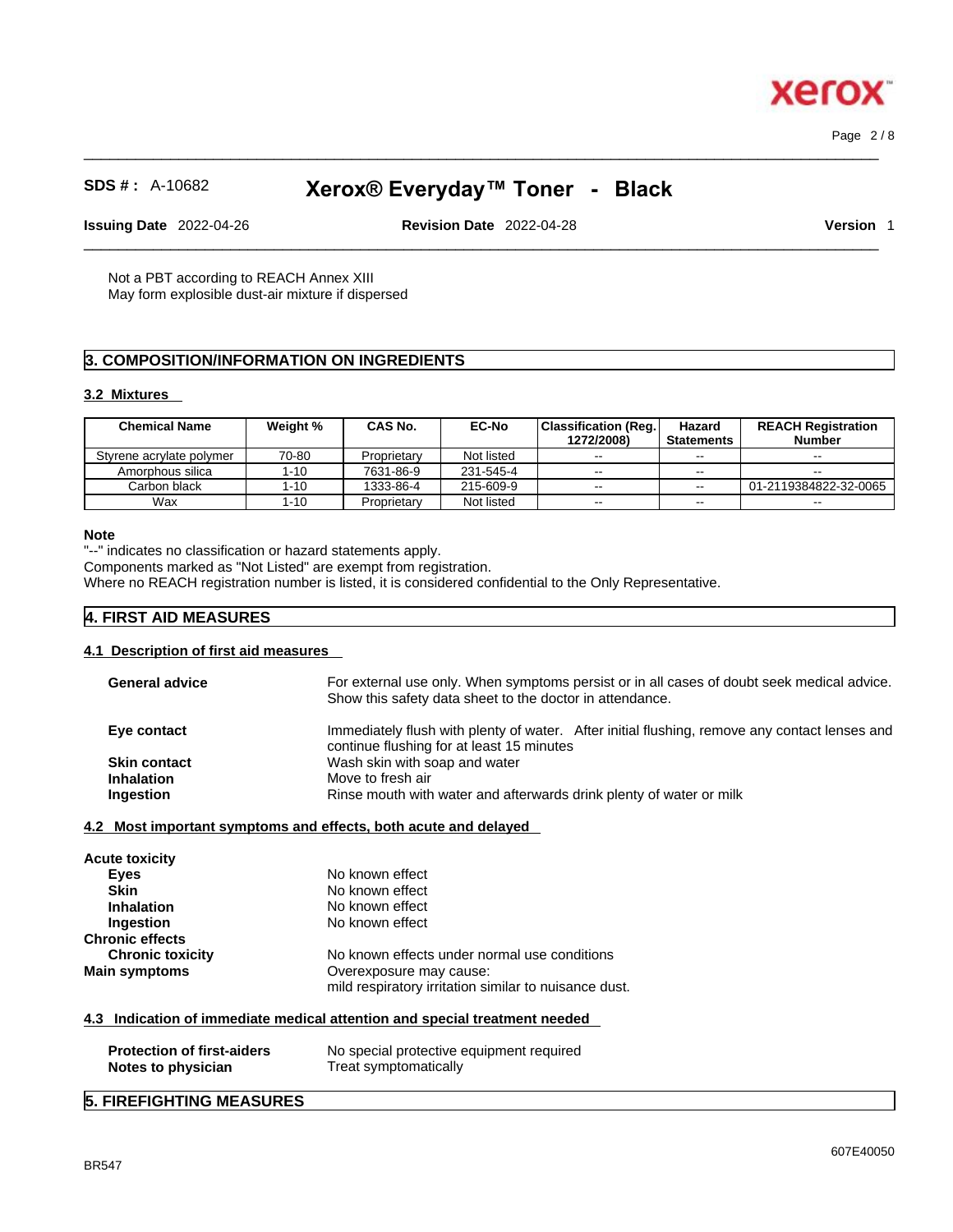$\_$  ,  $\_$  ,  $\_$  ,  $\_$  ,  $\_$  ,  $\_$  ,  $\_$  ,  $\_$  ,  $\_$  ,  $\_$  ,  $\_$  ,  $\_$  ,  $\_$  ,  $\_$  ,  $\_$  ,  $\_$  ,  $\_$  ,  $\_$  ,  $\_$  ,  $\_$  ,  $\_$  ,  $\_$  ,  $\_$  ,  $\_$  ,  $\_$  ,  $\_$  ,  $\_$  ,  $\_$  ,  $\_$  ,  $\_$  ,  $\_$  ,  $\_$  ,  $\_$  ,  $\_$  ,  $\_$  ,  $\_$  ,  $\_$  , Page 3 / 8

xero

## **SDS # :** A-10682 **Xerox® Everyday™ Toner - Black**

**Issuing Date** 2022-04-26 **Revision Date** 2022-04-28 **Version** 1

 $\_$  ,  $\_$  ,  $\_$  ,  $\_$  ,  $\_$  ,  $\_$  ,  $\_$  ,  $\_$  ,  $\_$  ,  $\_$  ,  $\_$  ,  $\_$  ,  $\_$  ,  $\_$  ,  $\_$  ,  $\_$  ,  $\_$  ,  $\_$  ,  $\_$  ,  $\_$  ,  $\_$  ,  $\_$  ,  $\_$  ,  $\_$  ,  $\_$  ,  $\_$  ,  $\_$  ,  $\_$  ,  $\_$  ,  $\_$  ,  $\_$  ,  $\_$  ,  $\_$  ,  $\_$  ,  $\_$  ,  $\_$  ,  $\_$  ,

#### **5.1 Extinguishing media**

**Suitable extinguishing media** Use water spray or fog; do not use straight streams, Foam

**Unsuitable extinguishing media** Do not use a solid water stream as it may scatterand spread fire

#### **5.2 Special hazards arising from the substance or mixture**

Fine dust dispersed in air, in sufficient concentrations, and in the presence of an ignition source is a potential dust explosion hazard

#### **Hazardous combustion products**

Hazardous decomposition products due to incomplete combustion. Carbon oxides Nitrogen oxides (NOx)

#### **5.3 Advice for fire-fighters**

In the event of fire and/or explosion do not breathe fumes. Wear fire/flame resistant/retardant clothing. Use self-contained pressure-demand breathing apparatus if needed to prevent exposure to smoke or airborne toxins. Wear self-contained breathing apparatus and protective suit.

#### **Other information**

| <b>Flammability</b> | Not flammable  |
|---------------------|----------------|
| <b>Flash point</b>  | Not applicable |

## **6. ACCIDENTAL RELEASE MEASURES**

#### **6.1 Personal precautions, protective equipment and emergency procedures**

Avoid breathing dust

#### **6.2 Environmental precautions**

Although toner is not an aquatic toxin, microplastics may be a physical hazard to aquatic life and should not be allowed to enter drains, sewers, or waterways

#### **6.3 Methods and material for containment and cleaning up**

| <b>Methods for containment</b> | Prevent dust cloud                                                                |  |
|--------------------------------|-----------------------------------------------------------------------------------|--|
| Methods for cleaning up        | Use a vacuum cleaner to remove excess, then wash with COLD water. Hot water fuses |  |
|                                | the toner making it difficult to remove                                           |  |

#### **6.4 Reference to other sections**

See section 12 for additional ecological information See Section 13 for additional information

## **7. HANDLING AND STORAGE**

#### **7.1 Precautions for safe handling**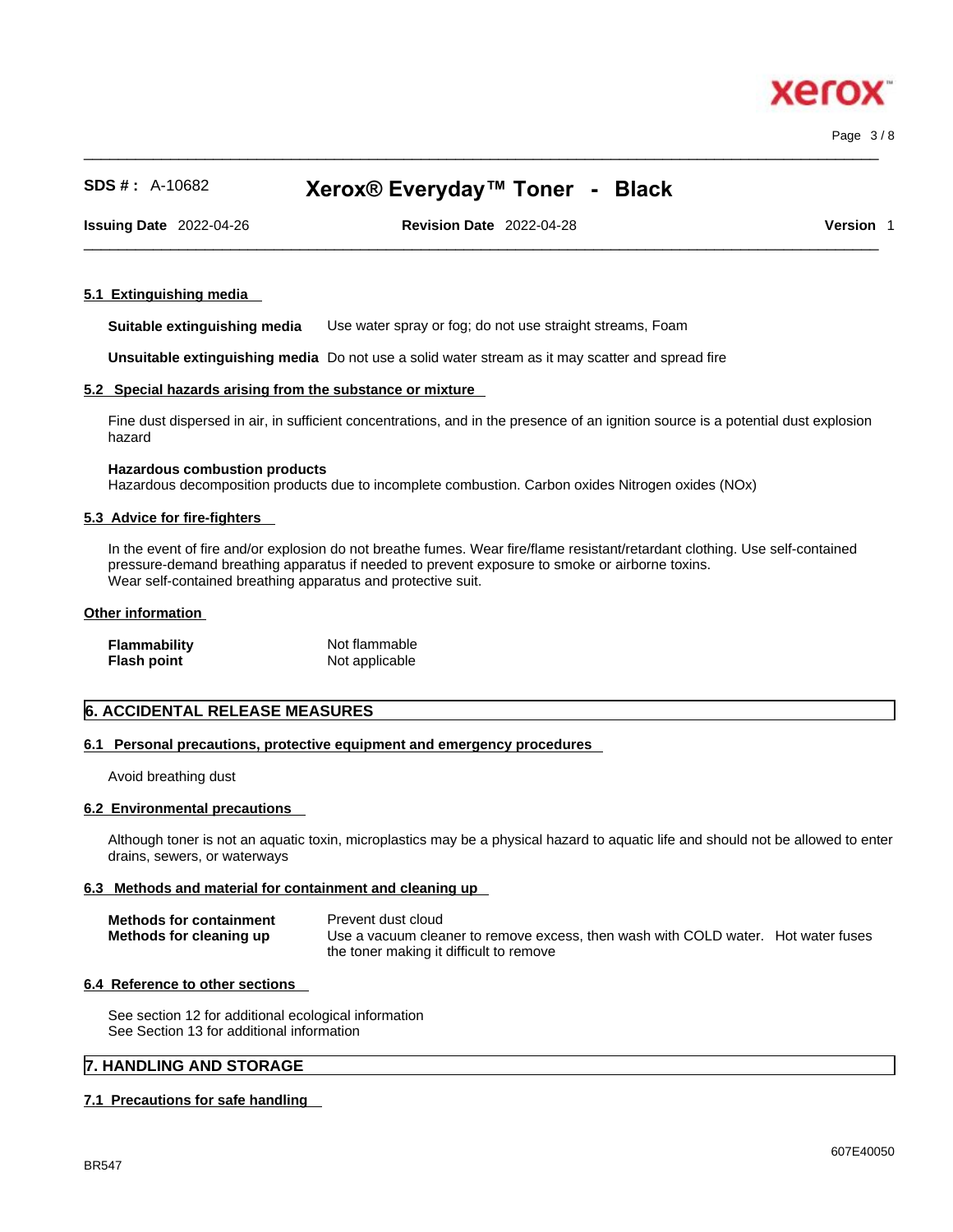

Page 4 / 8

## **SDS # :** A-10682 **Xerox® Everyday™ Toner - Black**

 $\_$  ,  $\_$  ,  $\_$  ,  $\_$  ,  $\_$  ,  $\_$  ,  $\_$  ,  $\_$  ,  $\_$  ,  $\_$  ,  $\_$  ,  $\_$  ,  $\_$  ,  $\_$  ,  $\_$  ,  $\_$  ,  $\_$  ,  $\_$  ,  $\_$  ,  $\_$  ,  $\_$  ,  $\_$  ,  $\_$  ,  $\_$  ,  $\_$  ,  $\_$  ,  $\_$  ,  $\_$  ,  $\_$  ,  $\_$  ,  $\_$  ,  $\_$  ,  $\_$  ,  $\_$  ,  $\_$  ,  $\_$  ,  $\_$  ,

| <b>Issuing Date</b> | 2022-04-26 | Date<br><b>Revision</b> | ിറെ<br>2022-04-28 | <b>Version</b> |  |
|---------------------|------------|-------------------------|-------------------|----------------|--|
|                     |            |                         |                   |                |  |

Handle in accordance with good industrial hygiene and safety practice, Avoid dust accumulation in enclosed space, Prevent dust cloud

**Hygiene measures** None under normal use conditions

## **7.2 Conditions for safe storage, including any incompatibilities**

Keep container tightly closed in a dry and well-ventilated place, Store at room temperature

#### **7.3 Specific end uses**

Xerographic printing

## **8. EXPOSURE CONTROLS/PERSONAL PROTECTION**

#### **8.1 Control parameters**

| <b>Xerox Exposure Limit</b><br><b>Xerox Exposure Limit</b>                                                                                  | 2.5 mg/m <sup>3</sup> (total dust)<br>0.4 mg/m <sup>3</sup> (respirable dust)                                                                                                                                |
|---------------------------------------------------------------------------------------------------------------------------------------------|--------------------------------------------------------------------------------------------------------------------------------------------------------------------------------------------------------------|
| 8.2 Exposure controls                                                                                                                       |                                                                                                                                                                                                              |
| <b>Engineering measures</b>                                                                                                                 | None under normal use conditions                                                                                                                                                                             |
| Personal protective equipment                                                                                                               |                                                                                                                                                                                                              |
| <b>Eye/face protection</b><br><b>Hand protection</b><br>Skin and body protection<br><b>Respiratory protection</b><br><b>Thermal hazards</b> | No special protective equipment required<br>No special protective equipment required<br>No special protective equipment required<br>No special protective equipment required<br>None under normal processing |
| <b>Environmental Exposure Controls</b><br><b>Environmental Exposure</b>                                                                     | Keep out of drains, sewers, ditches and waterways                                                                                                                                                            |

**Environmental Exposure Controls** 

## **9. PHYSICAL AND CHEMICAL PROPERTIES**

#### **9.1 Information on basic physical and chemical properties**

| Appearance<br><b>Physical state</b><br>Colour                                            | Solid<br><b>Black</b> | Powder                                            | Odour<br><b>Odour threshold</b><br>рH | Faint<br>Not applicable<br>Not applicable |
|------------------------------------------------------------------------------------------|-----------------------|---------------------------------------------------|---------------------------------------|-------------------------------------------|
| <b>Flash point</b>                                                                       |                       | Not applicable                                    |                                       |                                           |
| <b>Melting / Freezing Point</b><br><b>Boiling point/boiling range</b><br>Softening point |                       | Not applicable<br>Not applicable<br>$49 - 60 °C$  | $120 - 140$ °F                        |                                           |
| <b>Evaporation rate</b><br><b>Flammability</b><br><b>Flammability Limits in Air</b>      |                       | Not applicable<br>Not flammable<br>Not applicable |                                       |                                           |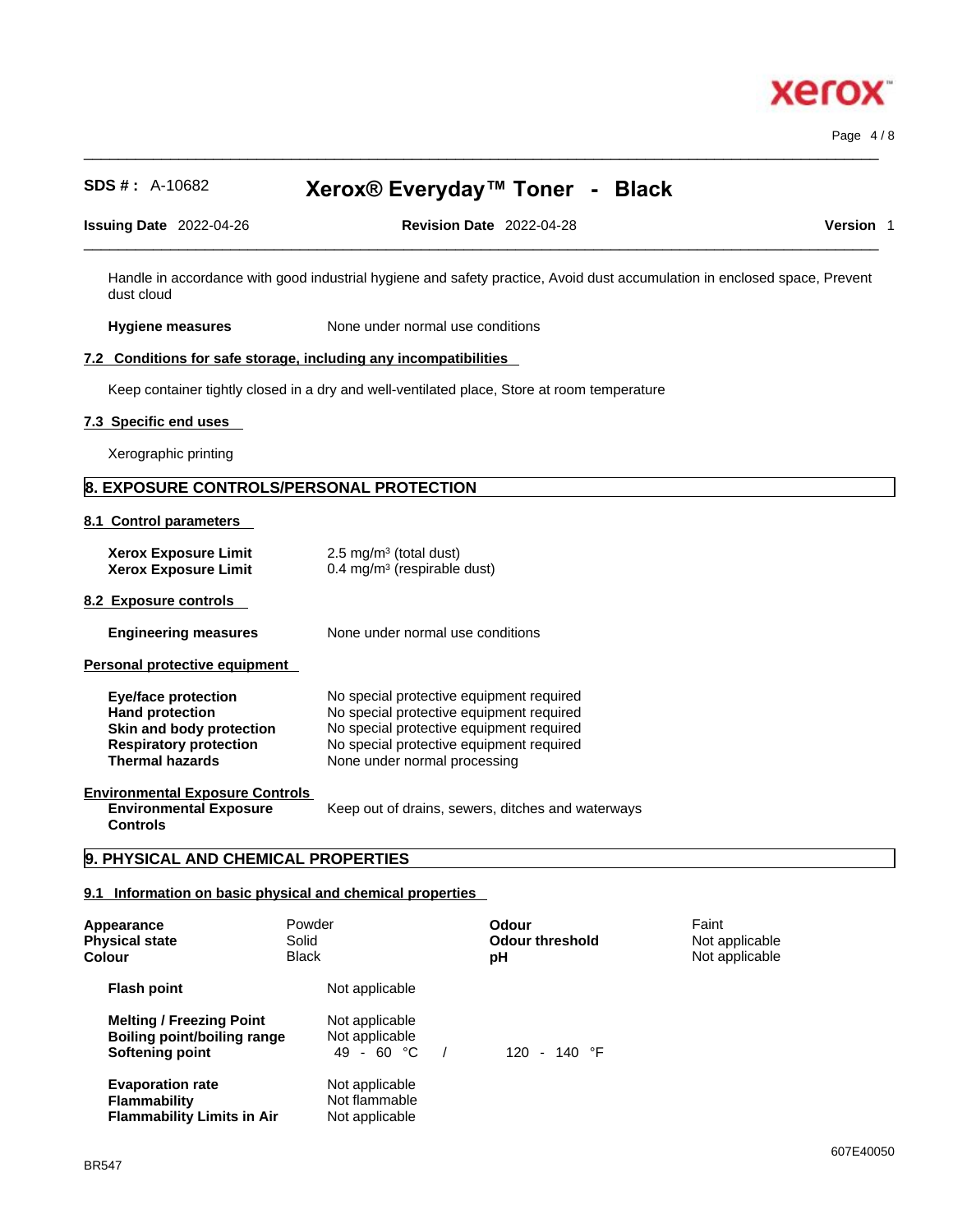

Page 5 / 8

| $SDS #: A-10682$                                     | Xerox® Everyday™ Toner - Black                                                                                                              |                  |
|------------------------------------------------------|---------------------------------------------------------------------------------------------------------------------------------------------|------------------|
| <b>Issuing Date 2022-04-26</b>                       | <b>Revision Date 2022-04-28</b>                                                                                                             | <b>Version</b> 1 |
| <b>Explosive Limits</b>                              | No data available                                                                                                                           |                  |
| Vapour pressure                                      | Not applicable                                                                                                                              |                  |
| Vapour density                                       | Not applicable                                                                                                                              |                  |
| <b>Specific gravity</b>                              | $-2$                                                                                                                                        |                  |
| <b>Water solubility</b>                              | Negligible                                                                                                                                  |                  |
| <b>Partition coefficient</b>                         | Not applicable                                                                                                                              |                  |
| <b>Autoignition temperature</b>                      | Not applicable                                                                                                                              |                  |
| <b>Decomposition temperature</b><br><b>Viscosity</b> | Not determined<br>Not applicable                                                                                                            |                  |
|                                                      |                                                                                                                                             |                  |
| <b>Explosive properties</b>                          | Fine dust dispersed in air, in sufficient concentrations, and in the presence of an ignition<br>source is a potential dust explosion hazard |                  |
| <b>Oxidising properties</b>                          | Not applicable                                                                                                                              |                  |
| 9.2 Other information                                |                                                                                                                                             |                  |

 $\_$  ,  $\_$  ,  $\_$  ,  $\_$  ,  $\_$  ,  $\_$  ,  $\_$  ,  $\_$  ,  $\_$  ,  $\_$  ,  $\_$  ,  $\_$  ,  $\_$  ,  $\_$  ,  $\_$  ,  $\_$  ,  $\_$  ,  $\_$  ,  $\_$  ,  $\_$  ,  $\_$  ,  $\_$  ,  $\_$  ,  $\_$  ,  $\_$  ,  $\_$  ,  $\_$  ,  $\_$  ,  $\_$  ,  $\_$  ,  $\_$  ,  $\_$  ,  $\_$  ,  $\_$  ,  $\_$  ,  $\_$  ,  $\_$  ,

None

## **10. STABILITY AND REACTIVITY**

#### **10.1 Reactivity**

No dangerous reaction known under conditions of normal use

#### **10.2 Chemical stability**

Stable under normal conditions

## **10.3 Possibility of hazardous reactions**

| <b>Hazardous reactions</b> | None under normal processing            |
|----------------------------|-----------------------------------------|
| Hazardous polymerisation   | Hazardous polymerisation does not occur |

#### **10.4 Conditions to avoid**

Prevent dust cloud, Fine dust dispersed in air, in sufficient concentrations, and in the presence of an ignition source is a potential dust explosion hazard

#### **10.5 Incompatible Materials**

None

#### **10.6 Hazardous decomposition products**

None under normal use

## **11. TOXICOLOGICAL INFORMATION**

*The toxicity data noted below is based on the test results of similar reprographic materials.* 

#### **11.1 Information on toxicological effects**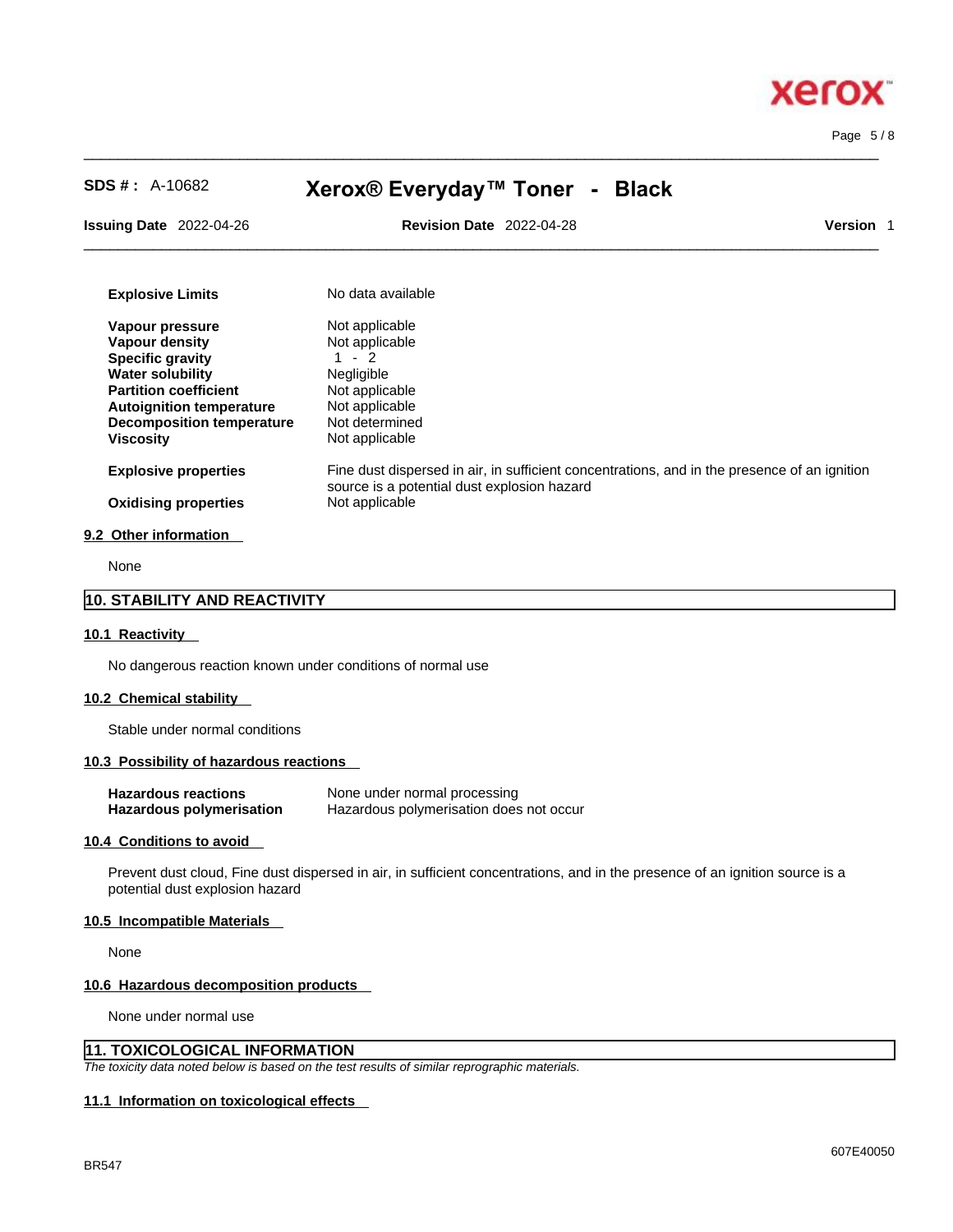Page 6 / 8

**Xerox** 

| <b>SDS #:</b> $A-10682$           | Xerox® Everyday™ Toner - Black                                                                                                                                                                                                                                                                                                                                                                                                                                                                                                                                                                                                                                                                                                                                                                                                                                      |  |
|-----------------------------------|---------------------------------------------------------------------------------------------------------------------------------------------------------------------------------------------------------------------------------------------------------------------------------------------------------------------------------------------------------------------------------------------------------------------------------------------------------------------------------------------------------------------------------------------------------------------------------------------------------------------------------------------------------------------------------------------------------------------------------------------------------------------------------------------------------------------------------------------------------------------|--|
| <b>Issuing Date 2022-04-26</b>    | <b>Revision Date 2022-04-28</b><br>Version 1                                                                                                                                                                                                                                                                                                                                                                                                                                                                                                                                                                                                                                                                                                                                                                                                                        |  |
| <b>Acute toxicity</b>             |                                                                                                                                                                                                                                                                                                                                                                                                                                                                                                                                                                                                                                                                                                                                                                                                                                                                     |  |
| Product Information               |                                                                                                                                                                                                                                                                                                                                                                                                                                                                                                                                                                                                                                                                                                                                                                                                                                                                     |  |
| <b>Irritation</b>                 | No skin irritation, No eye irritation                                                                                                                                                                                                                                                                                                                                                                                                                                                                                                                                                                                                                                                                                                                                                                                                                               |  |
| Oral LD50                         | $> 5$ g/kg (rat)                                                                                                                                                                                                                                                                                                                                                                                                                                                                                                                                                                                                                                                                                                                                                                                                                                                    |  |
| <b>Dermal LD50</b>                | 5 g/kg (rabbit)                                                                                                                                                                                                                                                                                                                                                                                                                                                                                                                                                                                                                                                                                                                                                                                                                                                     |  |
| <b>LC50 Inhalation</b>            | $> 5$ mg/L (rat, 4 hr)                                                                                                                                                                                                                                                                                                                                                                                                                                                                                                                                                                                                                                                                                                                                                                                                                                              |  |
| <b>Chronic toxicity</b>           |                                                                                                                                                                                                                                                                                                                                                                                                                                                                                                                                                                                                                                                                                                                                                                                                                                                                     |  |
| Product Information               |                                                                                                                                                                                                                                                                                                                                                                                                                                                                                                                                                                                                                                                                                                                                                                                                                                                                     |  |
| <b>Chronic effects</b>            | No known effects under normal use conditions                                                                                                                                                                                                                                                                                                                                                                                                                                                                                                                                                                                                                                                                                                                                                                                                                        |  |
| Carcinogenicity                   | See "Other Information" in this section.                                                                                                                                                                                                                                                                                                                                                                                                                                                                                                                                                                                                                                                                                                                                                                                                                            |  |
| <b>Other information</b>          | The IARC (International Agency for Research on Cancer) has listed carbon black as<br>"possibly carcinogenic to humans". However, Xerox has concluded that the presence of<br>carbon black in this mixture does not present a health hazard. The IARC classification is<br>based on studies evaluating pure, "free" carbon black. In contrast, toner is a formulation<br>composed of specially prepared polymer and a small amount of carbon black (or other<br>pigment). In the process of making toner, the small amount of carbon black becomes<br>encapsulated within a matrix. Xeroxhas performed extensive testing of toner, including a<br>chronic bioassay (test for potential carcinogenicity). Exposure to toner did not produce<br>evidence of cancer in exposed animals. The results were submitted to regulatory agencies<br>and published extensively. |  |
| Other toxic effects               |                                                                                                                                                                                                                                                                                                                                                                                                                                                                                                                                                                                                                                                                                                                                                                                                                                                                     |  |
| Product Information               |                                                                                                                                                                                                                                                                                                                                                                                                                                                                                                                                                                                                                                                                                                                                                                                                                                                                     |  |
| <b>Sensitisation</b>              | No sensitisation responses were observed                                                                                                                                                                                                                                                                                                                                                                                                                                                                                                                                                                                                                                                                                                                                                                                                                            |  |
| <b>Mutagenic effects</b>          | Not mutagenic in AMES Test                                                                                                                                                                                                                                                                                                                                                                                                                                                                                                                                                                                                                                                                                                                                                                                                                                          |  |
| <b>Reproductive toxicity</b>      | This product does not contain any known or suspected reproductive hazards                                                                                                                                                                                                                                                                                                                                                                                                                                                                                                                                                                                                                                                                                                                                                                                           |  |
| <b>Target organ effects</b>       | None known                                                                                                                                                                                                                                                                                                                                                                                                                                                                                                                                                                                                                                                                                                                                                                                                                                                          |  |
| Other adverse effects             | None known                                                                                                                                                                                                                                                                                                                                                                                                                                                                                                                                                                                                                                                                                                                                                                                                                                                          |  |
| <b>Aspiration Hazard</b>          | Not applicable                                                                                                                                                                                                                                                                                                                                                                                                                                                                                                                                                                                                                                                                                                                                                                                                                                                      |  |
| 11.2 Information on other hazards |                                                                                                                                                                                                                                                                                                                                                                                                                                                                                                                                                                                                                                                                                                                                                                                                                                                                     |  |

 $\_$  ,  $\_$  ,  $\_$  ,  $\_$  ,  $\_$  ,  $\_$  ,  $\_$  ,  $\_$  ,  $\_$  ,  $\_$  ,  $\_$  ,  $\_$  ,  $\_$  ,  $\_$  ,  $\_$  ,  $\_$  ,  $\_$  ,  $\_$  ,  $\_$  ,  $\_$  ,  $\_$  ,  $\_$  ,  $\_$  ,  $\_$  ,  $\_$  ,  $\_$  ,  $\_$  ,  $\_$  ,  $\_$  ,  $\_$  ,  $\_$  ,  $\_$  ,  $\_$  ,  $\_$  ,  $\_$  ,  $\_$  ,  $\_$  ,

**Endocrine disrupting properties** This product does not contain any known or suspected endocrine disruptors

## **12. ECOLOGICAL INFORMATION**

#### **12.1 Toxicity**

On available data, the mixture / preparation is not harmful to aquatic life

#### **12.2 Persistence and degradability**

Not readily biodegradable

## **12.3 Bioaccumulative potential**

Bioaccumulation is unlikely

## **12.4 Mobility in soil**

Insoluble in water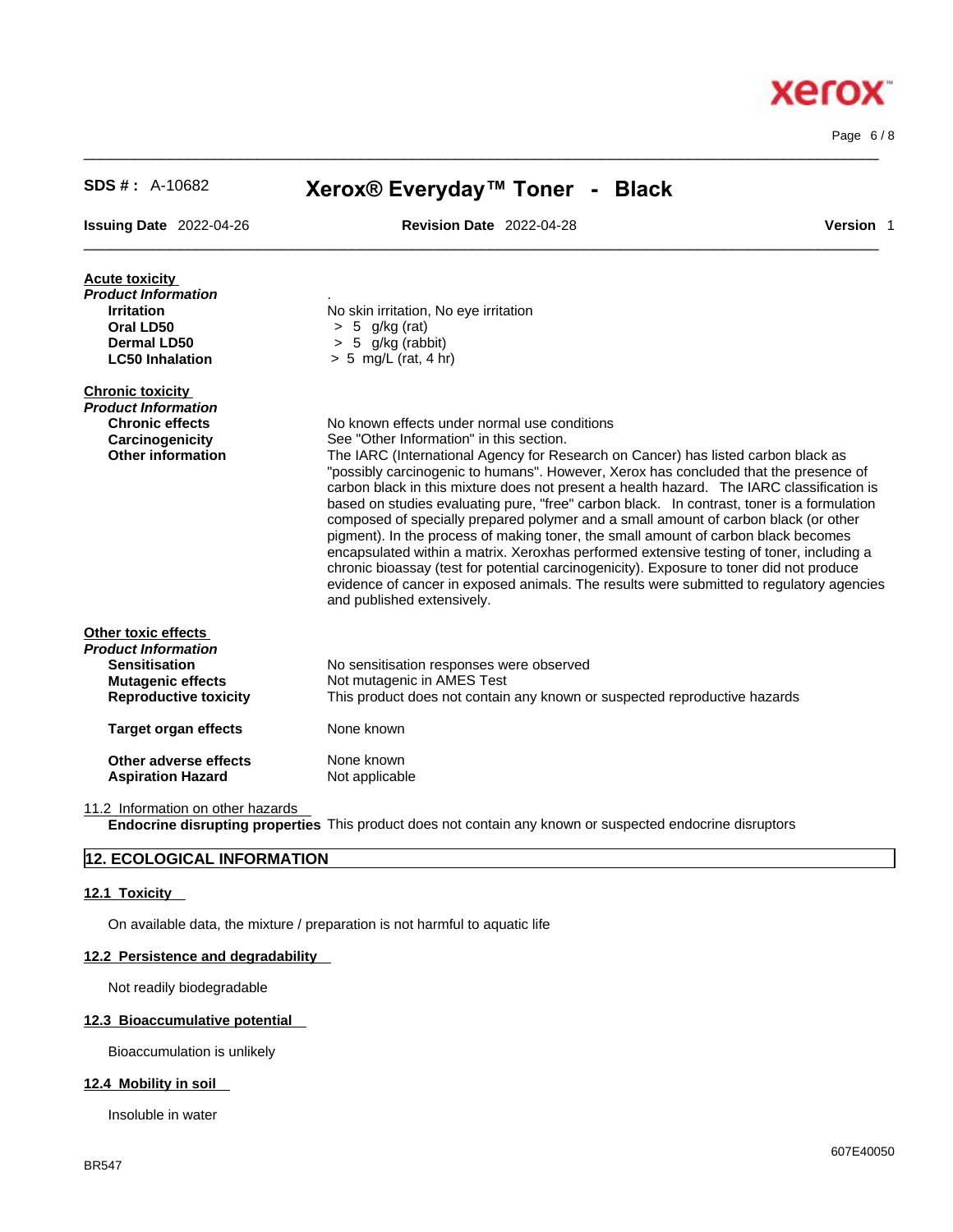$\_$  ,  $\_$  ,  $\_$  ,  $\_$  ,  $\_$  ,  $\_$  ,  $\_$  ,  $\_$  ,  $\_$  ,  $\_$  ,  $\_$  ,  $\_$  ,  $\_$  ,  $\_$  ,  $\_$  ,  $\_$  ,  $\_$  ,  $\_$  ,  $\_$  ,  $\_$  ,  $\_$  ,  $\_$  ,  $\_$  ,  $\_$  ,  $\_$  ,  $\_$  ,  $\_$  ,  $\_$  ,  $\_$  ,  $\_$  ,  $\_$  ,  $\_$  ,  $\_$  ,  $\_$  ,  $\_$  ,  $\_$  ,  $\_$  , Page 7 / 8

xero

## **SDS # :** A-10682 **Xerox® Everyday™ Toner - Black**

**Issuing Date** 2022-04-26 **Revision Date** 2022-04-28 **Version** 1

 $\_$  ,  $\_$  ,  $\_$  ,  $\_$  ,  $\_$  ,  $\_$  ,  $\_$  ,  $\_$  ,  $\_$  ,  $\_$  ,  $\_$  ,  $\_$  ,  $\_$  ,  $\_$  ,  $\_$  ,  $\_$  ,  $\_$  ,  $\_$  ,  $\_$  ,  $\_$  ,  $\_$  ,  $\_$  ,  $\_$  ,  $\_$  ,  $\_$  ,  $\_$  ,  $\_$  ,  $\_$  ,  $\_$  ,  $\_$  ,  $\_$  ,  $\_$  ,  $\_$  ,  $\_$  ,  $\_$  ,  $\_$  ,  $\_$  ,

## **12.5 Results of PBT and vPvB assessment**

Not a PBT according to REACH Annex XIII

## **12.6 Endocrine disrupting properties**

This product does not contain any known or suspected endocrine disruptors

#### **12.7 Other adverse effects**

Although toner is not an aquatic toxin, microplastics may be a physical hazard to aquatic life and should not be allowed to enter drains, sewers, or waterways.

# **13. DISPOSAL CONSIDERATIONS**

## **13.1 Waste treatment methods**

| <b>Waste Disposal Method</b>  | Can be landfilled or incinerated, when in compliance with local regulations<br>If incineration is to be carried out, care must be exercised to prevent dust clouds forming. |
|-------------------------------|-----------------------------------------------------------------------------------------------------------------------------------------------------------------------------|
| <b>EWC Waste Disposal No.</b> | 08 03 18                                                                                                                                                                    |
| <b>Other information</b>      | Although toner is not an aquatic toxin, microplastics may be a physical hazard to aquatic life<br>and should not be allowed to enter drains, sewers, or waterways.          |

## **14. TRANSPORT INFORMATION**

#### **14.1 UN/ID No**

Not regulated

#### **14.2 Proper shipping name**

Not regulated

#### **14.3 Transport hazard class(es)**

Not classified

## **14.4 Packing Group**

Not applicable

#### **14.5 Environmental hazards**

Presents little or no hazard to the environment

## **14.6 Special precautions for users**

No special precautions are needed in handling this material